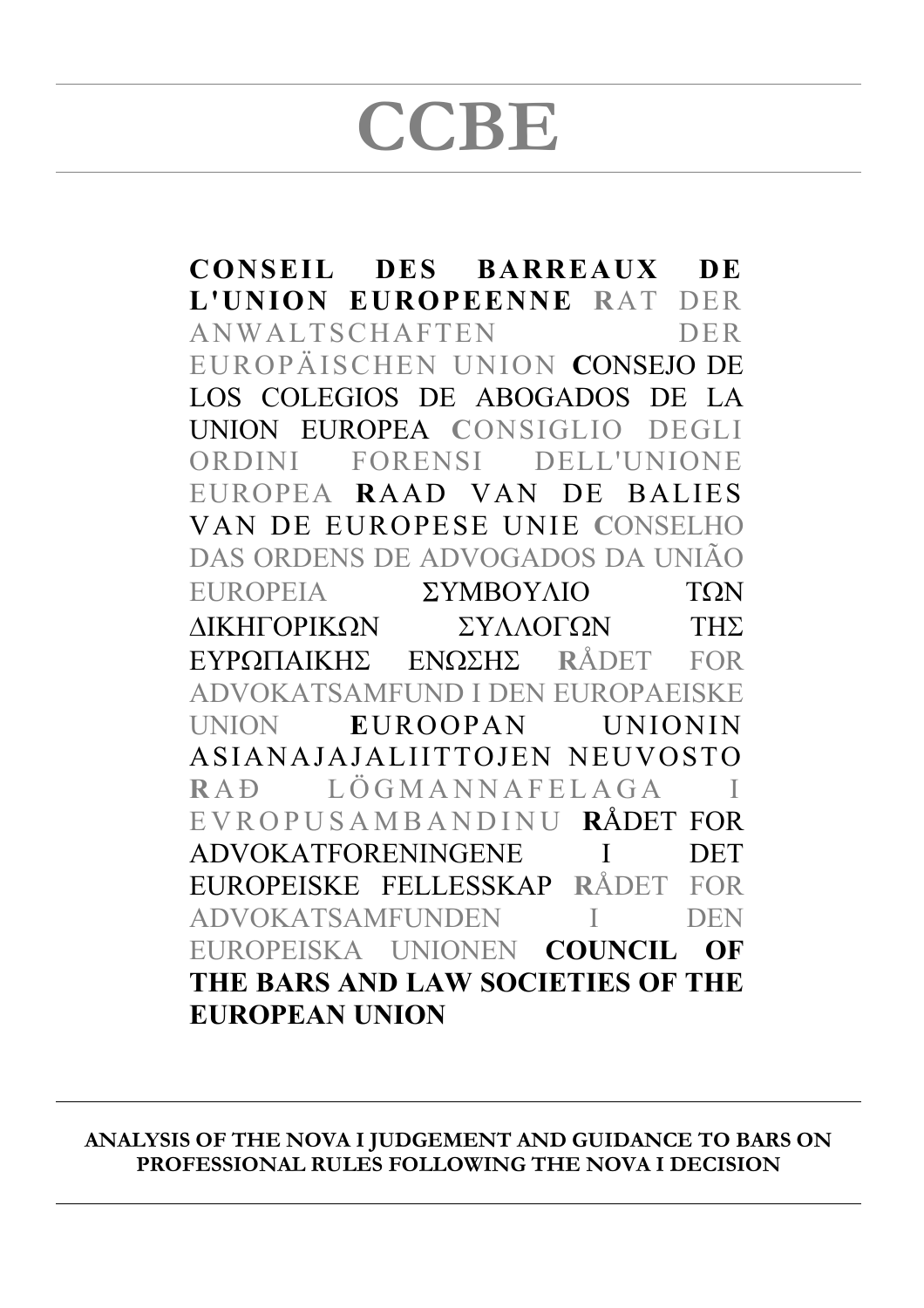### **ANALYSIS OF THE NOVA I JUDGEMENT AND GUIDANCE TO BARS ON PROFESSIONAL RULES FOLLOWING THE NOVA I DECISION**

# **Analysis of Case C-309/99 - Wouters/NOvA**

### 1. *Association of undertakings within the meaning of Article 81(1) EC*

Registered members of the Bar in the Netherlands carry on an economic activity and are, therefore, undertakings for the purpose of Articles 81, 82 and 86 EC (rec. 49).

The Bar of the Netherlands must be regarded as an association of undertakings within the meaning of Article 81(1) EC for the following reasons:

- When it adopts a regulation such as the 1993 Regulation, a professional body such as the Bar of the Netherlands is neither fulfilling a social function based on the principle of solidarity nor exercising powers which are typically those of a public authority. It acts as the regulatory body of a profession, the practice of which constitutes an economic activity (rec. 58).
- In addition: (i) the governing bodies of the Bar are composed exclusively of members of the Bar elected solely by members of the profession; (ii) when it adopts measures such as the 1993 Regulation, the Bar of the Netherlands is not required to do so by reference to specified public-interest criteria; and (iii) the 1993 Regulation does not fall outside the sphere of economic activity, considering its influence on the conduct of the members of the Bar of the Netherlands on the market in legal services (recs. 61-63).

It is immaterial for the application of Article 81(1) EC that the constitution of the Bar of the Netherlands is regulated by public law. Two approaches must be distinguished (recs. 68-69):

- A Member State when granting regulatory powers to a professional association, is careful to define the public-interest criteria and the essential principles with which its rules must comply and also retains its power to adopt decisions in the last resort. In that case the rules adopted by the professional association remain State measures and are not covered by the Treaty rules applicable to undertakings (rec. 68).
- The rules adopted by the professional association are attributable to it alone. According to the Court, this is the situation in the Netherlands (rec. 69).

The fact that these two approaches produce different results with respect to Community law in no way circumscribes the freedom of the Member States to choose one in preference to the other (rec. 70).

#### 2. *Compatibility of the prohibition on MDP's with accountants with Article 81(1) EC*

The prohibition has an adverse effect on competition and may affect trade between Member States since (i) the areas of expertise of members of the Bar and of accountants may be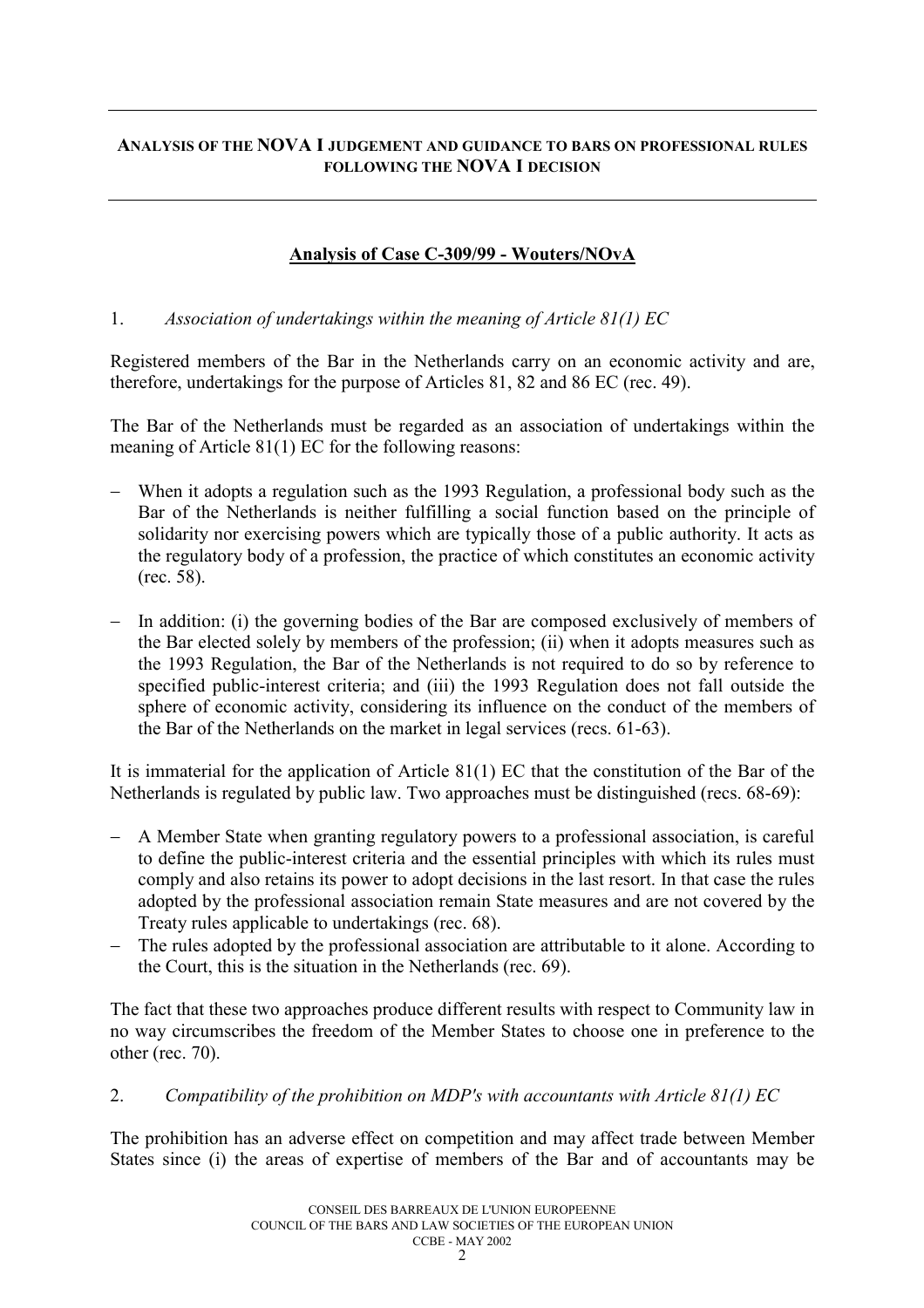complementary. Clients would thus be able to turn to a single structure for a large part of the services necessary (rec. 87); (ii) a multi-disciplinary partnership would be capable of satisfying the needs created by the increasing interpenetration of national markets and the consequent necessity for continuous adaptation to national and international legislation (rec. 88); (iii) it is conceivable that the economies of scale from such multi-disciplinary partnerships might have positive effects on the cost of services (rec. 89).

# 2.a *Balancing of the adverse and positive effects on competition of the prohibition*

The accountancy market is highly concentrated (rec. 91). The prohibition of conflicts of interest with which members of the Bar in all Member States are required to comply may constitute a structural limit to extensive concentration of law firms and so reduce their opportunities of benefiting from economies of scale of entering into structural associations with practitioners of highly concentrated professions (rec. 92). In these circumstances, certain limits on the authorisations of MDPs with accountants may have positive effects on competition (rec. 93). Nevertheless, in so far as the preservation of a sufficient degree of competition on the market in legal services could be guaranteed by less extreme measures than NOvA's regulation, which prohibits absolutely any form of multi-disciplinary partnership, whatever the respective size of the firms of lawyers and accountants concerned, those rules restrict competition (rec. 95).

# 2.b *Specific context of the prohibition*

However, not every agreement between undertakings or any decision of an association of undertakings which restricts the freedom of action of the parties or of one of them necessarily falls within the prohibition laid down in Article 81(1) EC. For the purposes of application of Article 81(1), account must be taken of the objectives of the prohibition which are connected with the need to make rules relating to organisation, qualifications, professional ethics, supervision and liability, in order to ensure that the ultimate consumers of legal services and the sound administration of justice are provided with the necessary guarantees in relation to integrity and experience. It has then to be considered whether the consequential effects restrictive of competition are proportionate to the attainment of those objectives (rec. 97).

Each Member State is in principle free to regulate the exercise of the legal profession in its territory (rec. 99). The current approach of the Netherlands is that the essential rules adopted for the purpose of the proper practice of the profession are, in particular, the duty to act for clients in complete independence and in their sole interest, the duty to avoid all risk of conflict of interest and the duty to observe strict professional secrecy (rec. 100). By contrast, the profession of accountant is not subject, in general, and more particularly, in the Netherlands, to comparable requirements of professional conduct (rec. 103). Accordingly, there may be a degree of incompatibility between the advisory activities carried out by a member of the Bar and the supervisory activities carried out by an accountant (rec. 104).

In such circumstances NOvA is entitled to promulgate a prohibition on MDPs with accountants, as this prohibition can reasonably be considered to be necessary in order to ensure the proper practice of the legal profession, as it is organised in the Netherlands (rec. 107).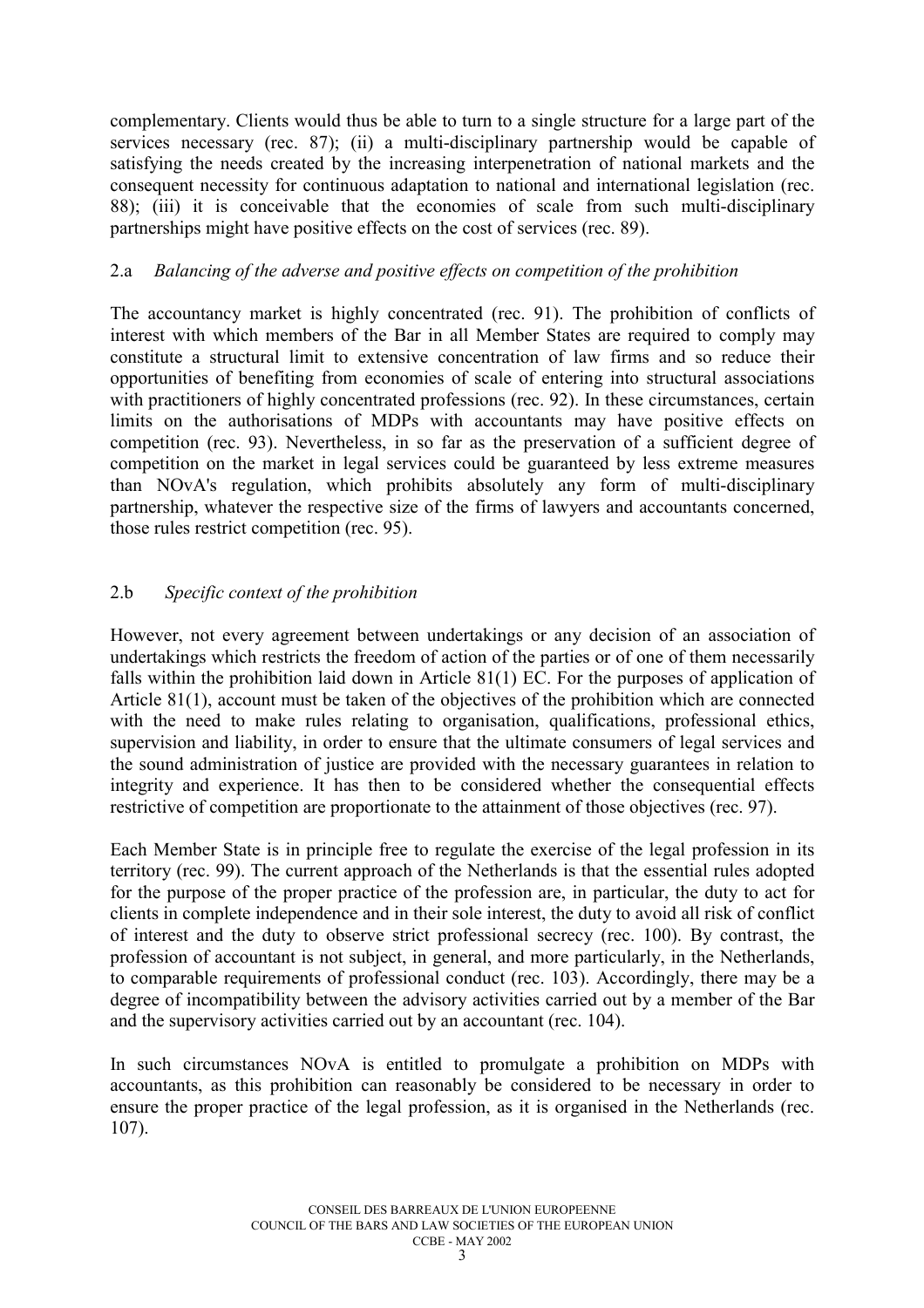N.B.: It is important to note that the Court allows NOvA a certain discretion in this connection. It is sufficient for the Court that the prohibition "may reasonably be considered" to be necessary for the attainment of the objectives pursued.

### 3. *Freedom of establishment and freedom to provide services*

The Treaty provisions in the freedom of establishment and the freedom to provide services also apply to rules which are not public in nature but which are designed to regulate, collectively, self-employment and the provision of services. Therefore, the Court leaves open the possibility that the prohibition on MDPs can simultaneously be assessed in the light of Articles 43 and 49 EC and Article 81 EC. However, as the prohibition in MDPs is justified for the attainment of the objectives mentioned under 2 above, it is not contrary to Articles 43 and 49 EC if those provisions did apply (rec. 122).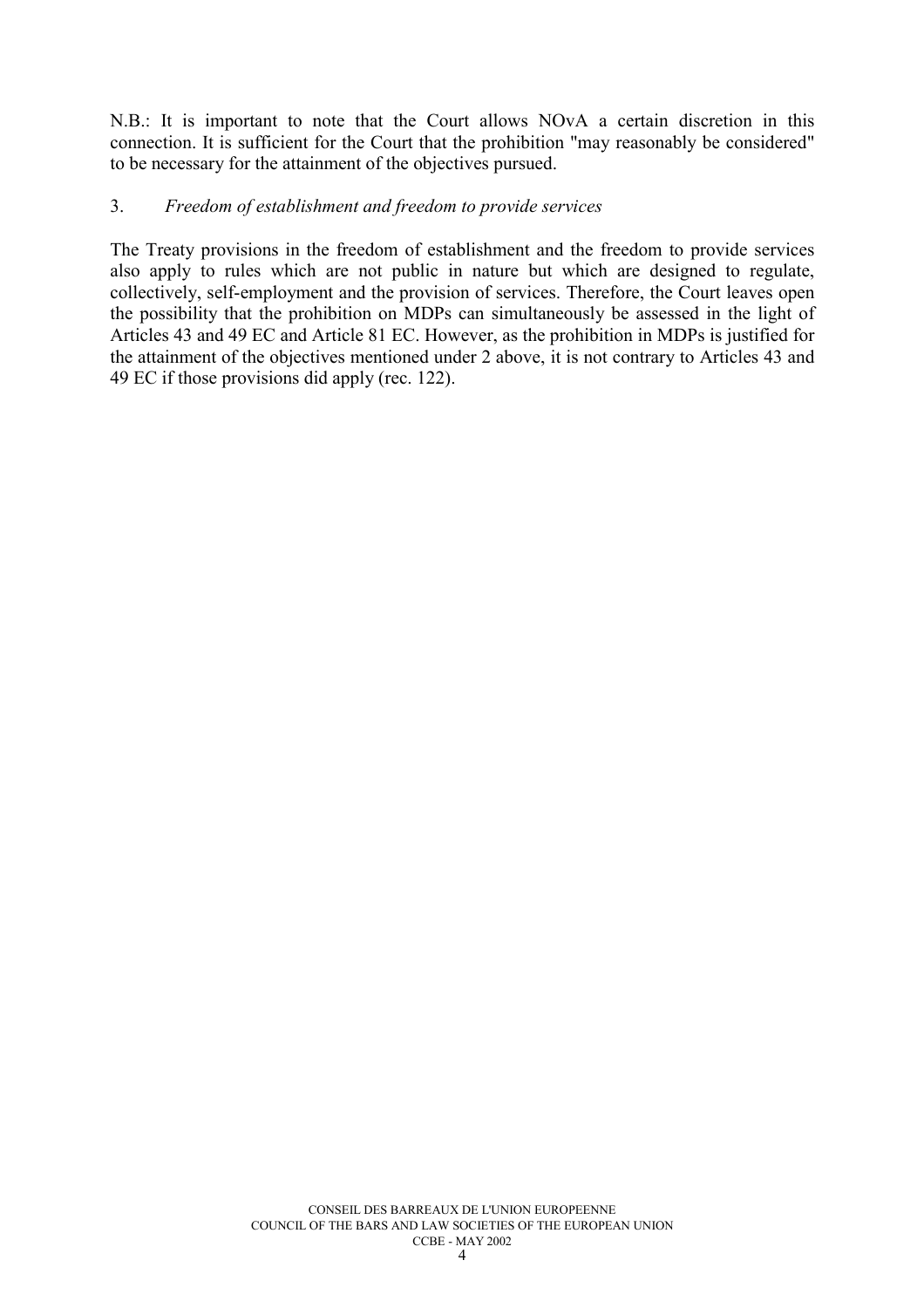# **Guidance to bars on professional rules following the NOVA decision**

- (1) A first key element in the NOVA judgment is that the European Court of Justice (ECJ) takes the view that there are two ways to regulate the profession.
	- $\triangleright$  Model I:

If a Member State defines the public interest criteria and the essential principles with which the professional rules must comply, and also retains the power to adopt decisions in the last resort, the professional rules will be considered to be state measures and will therefore not fall under the scope of the EC competition rules<sup>[1](#page-4-0)</sup>. Given the fact that national competition rules do largely follow EC competition law, the professional rules will then most likely also not fall within the scope of national competition law. However, the provisions of Article 43 (freedom of establishment) and Article 49 (freedom to provide services) of the EC Treaty still must be complied with

 $\triangleright$  Model II:

If the professional rules are adopted by the professional association without the Member State being fully involved in the rulemaking process, the professional rules will be considered as having been adopted by an association of undertakings within the meaning of EC competition rules and will have to be scrutinized under the EC (and most likely also national) competition law.

It should be noted that the above categorisation may not be entirely workable in the future as the rulemaking process within some countries does not necessarily fall within one of the two categories defined by the  $ECJ<sup>2</sup>$ . One may also wonder whether the ECJ has sufficiently taken into account the constitutional reasons against direct regulation of the bar by Member States (direct state interference with the regulation of the legal profession could affect the independence of the bar, which is one of the cornerstones of democracies based upon the rule of law).

Nevertheless, the NOVA judgment makes clear that EU bars and law societies, and the professional rules which they have adopted, can be subject to competition rules. **Accordingly, all bars and law societies may want to review their professional rules in the light of the judgment.**

**(2)** In carrying out this review, it is important to note that the judgment distinguishes between two kinds of rules: those that are considered necessary in order to ensure the proper practice of the legal profession (i.e. rules that are necessary to protect the core values of the profession, such as independence, confidentiality and the rule against conflicts of interest), and those which do not pursue that goal**.** 

CONSEIL DES BARREAUX DE L'UNION EUROPEENNE

COUNCIL OF THE BARS AND LAW SOCIETIES OF THE EUROPEAN UNION

#### CCBE - MAY 2002

<span id="page-4-0"></span> $\overline{\phantom{a}}$ *<sup>1</sup> The ECJ decision of 19 February 2002 in the Arduino case (C-35/99) with regard to compulsory lawyers' tariffs constitutes an example of such a mode of regulation. <sup>2</sup> There are indications that the ECJ may not correctly have held that the Dutch Bar Association and its professional rules*

<span id="page-4-1"></span>*fall within the second model of rulemaking (a further reference to the ECJ in the future can therefore not be ruled out at this point).*